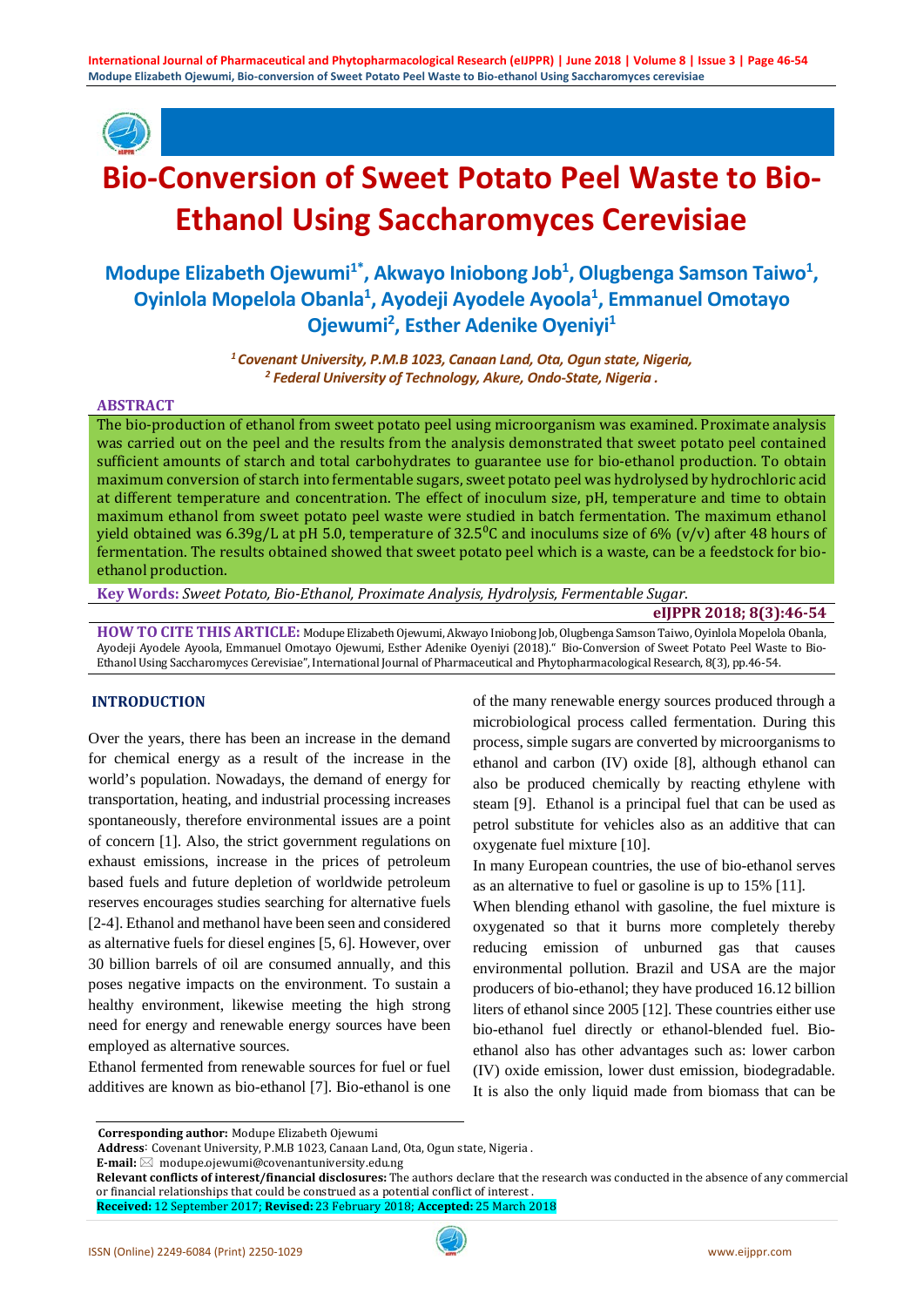used as transportation fuels and does not cause greenhouse gas effect [9].

*Saccharomyces cerevisiae* are microorganisms that cannot be seen with the naked eye, they convert carbon sources (Sugar) to bio-ethanol during fermentation process, thereby meeting energy demand [13]. In the breweries, *Saccharomyces cerevisiae* is used in alcohol production and this occurs by converting sugar to energy. *Saccharomyces cerevisiae* is also used in the bakeries for raising dough. Other enzyme uses dextrin to make glucose especially during saccarification [14]. *Zymomonas mobilis*  can also ferment but it is limited to glucose, fructose and sucrose [15]. Additionally, *Klebsiella oxytoca* and *Escherichia coli* are modified as ethanol producers [1].

Crops with starchy materials such as corn, rice, wheat, potato, cassava, yam, plantain and sorghum are the main carbon source for ethanol fermentation. The sugar which are fermented to obtain ethanol are obtained from these starchy crops. Potato requires very simple pretreatments compared to other starchy crops because it is rich in simple starch, complex carbohydrate, and sugar; therefore, it can be considered as a high value crop for ethanol fermentation. Waste vegetable oil and waste animal fats are mostly used because they are not food value added products [16-18].

Feed-stocks are typically grouped under the heading "biomass" and include municipal solid waste, wood, agricultural residues and energy crops [19, 20]. It is essential that feedstock accounts for about 20-50% of total production costs [10, 21].

The Potato processing industry generates lots of waste, one quarter of potato that goes into potato processing plant as input comes out as waste. These waste can be used as a carbon source for yeast during alcohol fermentation to produce bio-ethanol. In Minnesota, 400,000 tonnes of waste potato is produced per year and these wastes are sold out cheaply to farmers to feed pigs while some are left to rot instead of being used to produce ethanol. The potato peel waste contains sufficient amount of starch, hemicellulose, cellulose, lignin and fermentable sugars which make potato peel a suitable feedstock for ethanol production [22].



**Fig. 1. Tubers of Sweet potato**

Figure 1 shows the picture of potato tuber.

## **MATERIALS AND METHODS**

Sweet potatoes were purchased from the open market.

**Microorganism:** *Saccharomyces cerevisiae* used for the fermentation of hydrolyzed sweet peel was prepared using [8].

**Sweet potato peel:** Samples of sweet potato peel were obtained by peeling 5kg of sweet potato. The peels were washed to remove soil and dirt. The edible part of the sweet potato and the peel were weighed separately. The washed peels were then dried.

## **PROXIMATE ANALYSIS**

## **Determination of moisture content and dry matter**

Moisture content was determined by oven drying at 105<sup>o</sup>C to a constant weight. After 16 hours, the peel was removed from the oven and allowed to cool in the desiccators for 30 minutes and then weighed, sample was returned to the oven for further drying. After one hour, the peel was removed from the oven, cooled in the desiccators and weighed again until a constant weight of dried potato sample was obtained. The peels were finally removed from the oven after constant dry weight was obtained.

 $W_1$ = mass of dish

 $W_2$  = mass of dish and sample

 $W_3$  = mass of dish and cooled dried sample

% moisture content = 
$$
\frac{W_2 - W_3}{W_2 - W_1} \times 100
$$
 (1)

% dry matter = 
$$
\frac{W_3 - W_1}{W_2 - W_1} \times 100
$$
 (2)

## **Determination of total ash and organic matter**

Total ash was determined to obtain the amount of organic and minerals present in the peel of sweet potato. An empty crucible was weighed and 10g of dried milled sample of sweet potato peel was added to the crucible and weighed. The crucible with sample was taken to already heated furnace. The temperature of the furnace was gradually increased from  $250^{\circ}$ C to  $450^{\circ}$ C after every 20 minutes to avoid incomplete ashing. After one hour of ashing, the crucible was removed from the furnace with a tong and put in desiccators for cooling. The crucible with the sample (now ash) was cooled for one hour and then weighed.

 $W_1$ = mass of crucible

 $W_2$  = mass of crucible and sample

 $W_3$  = mass of crucible and cooled dried sample

% Total ash = 
$$
\frac{W_3 - W_1}{W_2 - W_1} \times 100
$$
 (3)

% organic matter =  $100 - %$  total ash (4)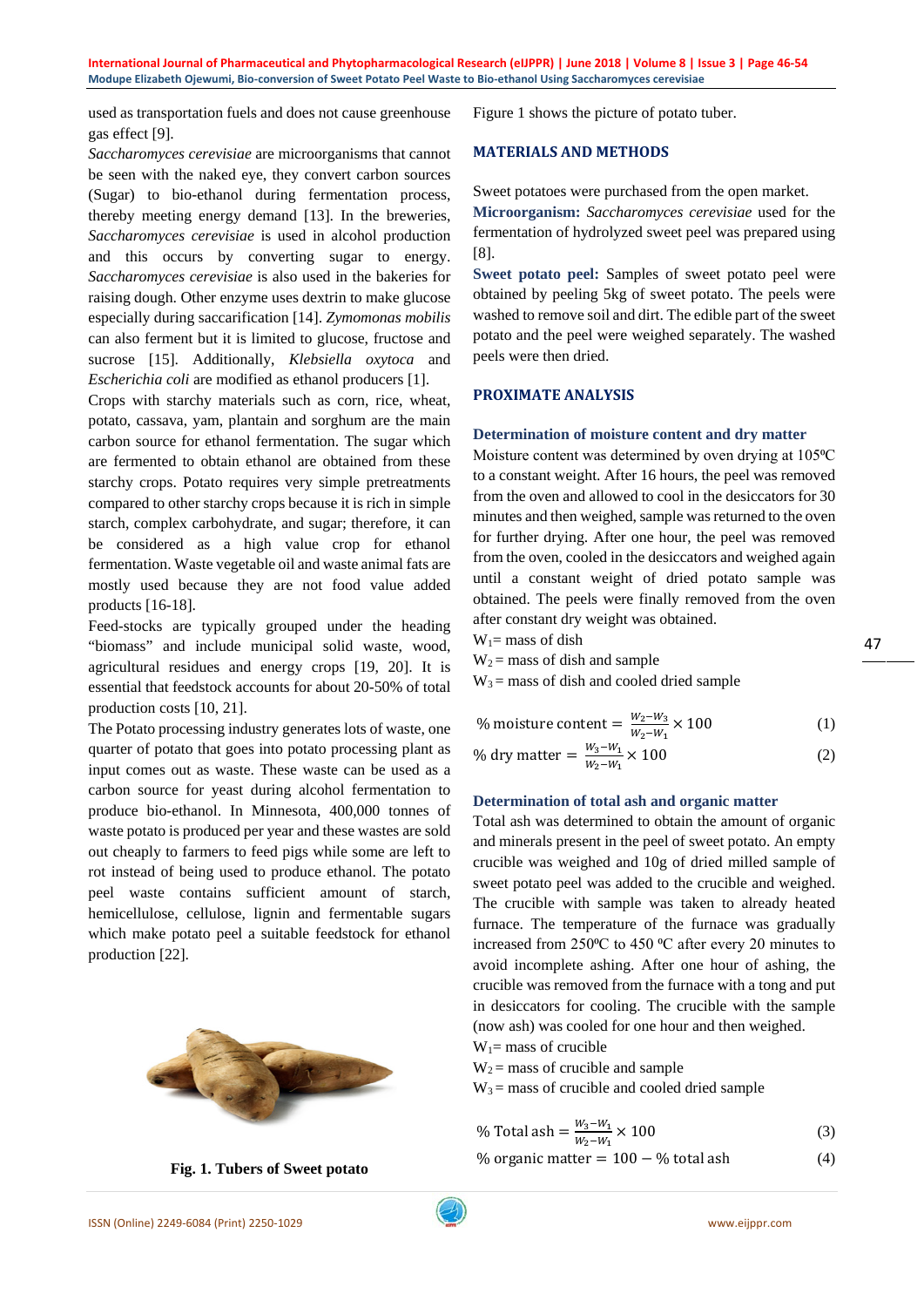## **Determination of fat**

Fat free Muslin cloth was weighed  $(W_1)$ . Enough samples were added into muslin cloth and weighed  $(W_2)$ . Washed and pre-dried 500ml round bottom flask was weighed (W3). Soxhlet extractor was used with the flask filled with petroleum ether up to two-third. The heat source was adjusted so that the solvent (petroleum ether) boils gently and left to siphon for 6 hours. The condenser was detached and muslin cloth removed. The petroleum ether was then distilled. The flask containing the fat residue was oven dried at 100⁰C for 5minutes. The flask was cooled in the desiccator and weighed  $(W_4)$ . The muslin was placed in the oven at 50°C and dried until constant weight was obtained, then cooled, dried and weighed  $(W_5)$ .

 $W_1$  = mass of muslin cloth

 $W_2$  = mass of muslin cloth and sample

 $W_3$  = mass of round bottom flask

 $W_4$  = mass of round bottom flask and fat residue

 $W_5$  = mass of muslin cloth + beaker + dried sample

% Fat = 
$$
\frac{W_4 - W_3}{W_2 - W_1} \times 100
$$
 (5)  
% Fat =  $\frac{W_2 - W_5}{W_2 - W_1} \times 100$  (6)

## **Determination of Reducing Sugars**

The reducing sugars present in sweet potato peel, hydrolyzed peel, cellulose degraded sweet potato peel and fermented peels were determined.

2.5g of anhydrous sodium carbonate, 2g of sodium hydrogen carbonate, 2.5g of potassium sodium tartrate and 20g anhydrous sodium were weighed into 80ml water and made up to 100ml. 15g copper sulfate was added to a small volume of distilled water. A drop of sulphuric acid was added and made up to 100ml. Arsenomolybdate reagent was prepared by dissolving 2.5g of ammonium molybdate in 45ml water and 2.5ml of sulphuric acid was added. Then 0.3g of disodium hydrogen arsenate was dissolved in 25ml of distilled water, they were all mixed together and incubated at 37ºC for 24 hours. Standard glucose solution was made by dissolving 1g of glucose in 100ml distilled. Working standard of 100µg/ml was prepared by adding 1ml of glucose solution to 100ml of water. 0.2, 0.4, 0.6, 0.8, 1.0ml of working standard was measured in to five well-labeled test tubes. 1 ml of water was measured into a test tube labeled "blank". 0.1g of each test sample was measured into three beakers. 100ml of distilled water was added to each beaker. 1 ml of the test samples was measured into four test tubes. Distilled water was added to the first five test tubes to make up 1ml in each of the test tubes. 1 ml of alkaline copper tartrate reagent to each of the test tubes and they were shaken for proper mixing. The test tubes were boiled for 10 minutes and cooled in water. 1ml of arsenomolybdate reagent was added to each of the test

tubes and the test tubes were shaken well. Then 7ml of distilled water was added to each of the test tubes to make up 10ml in each test tube. The spectrometer was put on and set to 620nm wavelength. The absorbance of the bluecolour in each of the samples was determined by the spectrometer. The graph of absorbance against concentration was plotted to obtain the amount of reducing sugar.

$$
\% Reducing sugar =
$$
\n
$$
concentration of sugar in test sample \tag{7}
$$

Concentration of sugar  $=\frac{absorbance}{absorbance}$  of test sample ×  $100$  (8)

## **Determination of total carbohydrate and starch**

Anthrone reagent was prepared by adding 0.1g anthrone in 100ml of ice cold 95%  $H<sub>2</sub>SO<sub>4</sub>$ . A working standard glucose solution was prepared by measuring 0.1ml of glucose into 100ml of distilled water. A stock solution was prepared by taking out 10ml of working standard glucose solution into 100ml of distilled water. 0.1g of the test samples was added to 100ml of distilled to make solution of each of the samples. 0.2, 0.4, 0.6, 0.8, and 1.0ml of working standard were measured into five well-labeled test tubes. 1 ml of water was measured into a test tube labeled "blank".1 ml of the solution of sweet potato peel, hydrolyzed peel and cellulose degraded sweet potato peel were measured into three test tubes. Distilled water was added to the first five test tubes to make up 1ml in each of the test tubes. 4 ml of anthrone reagent to each of the test tubes and they were shaken for proper mixing. The test tubes were boiled for 8 minutes in water bath and cooled in water. The spectrometer was put on and set to 620nm wavelength. The absorbance of the green colour in each samples was determined by the spectrometer. The graph of absorbance of green colour in each test tube against concentration was plotted to obtain the amount of reducing sugar present in the test samples.

$$
\frac{\text{Total carbohydrate of test sample}}{\text{100mg}} = \frac{\text{mg of glucose}}{\text{volume of test sample}} \times 100
$$
\n(9)\n\nConcentration of test sample =\n\n
$$
\frac{\text{absorbance of test sample}}{\text{absorbance of standard}} \times 100
$$
\n(10)

% Starch =  $0.9 \times$  total carbohydrate

## (11)

## **Starch Hydrolysis**

Hydrolysis is a process of breaking down amylopectin and amylose linkages into fermentable sugars which is needed 48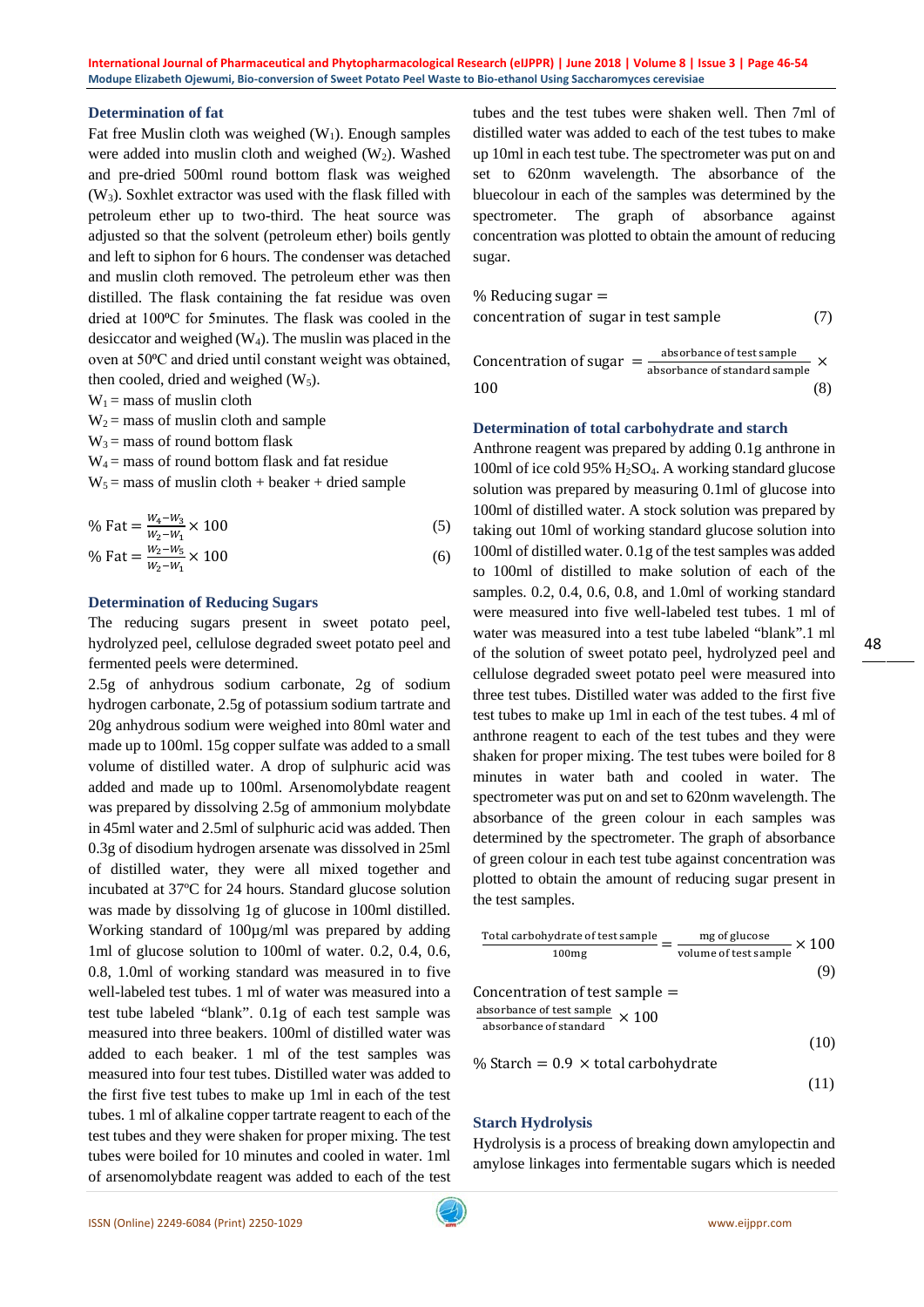**International Journal of Pharmaceutical and Phytopharmacological Research (eIJPPR) | June 2018 | Volume 8 | Issue 3 | Page 46-54 Modupe Elizabeth Ojewumi, Bio-conversion of Sweet Potato Peel Waste to Bio-ethanol Using Saccharomyces cerevisiae**

before fermentation of starchy materials. Starch hydrolysis can either be carried out with enzymes or with acids. Acid hydrolysis or chemical hydrolysis involves the use of acid to breakdown starch into fermentable sugars. The acid use for hydrolysis attacks  $\alpha - 1, 4$  – glycosidic bonds and breaks them to glucose unit. For this research work, hydrochloric acid was use to breakdown the samples into fermentable sugars.

## **Experimental run 1**

40g of sample were weighed into five 250ml Erlenmeyer flasks labeled A, B, C, D and E with 5ml of 0.5% ammonium nitrate, 1ml of 0.1% peptone to each of the flasks. A volume of 120ml of hydrochloric acid 0.2M 0.5M 1.0M 2.0M respectively were measured and added to each of the flasks. Each of the mixtures in the flasks was sterilized in the autoclave at 121<sup>o</sup>C for 15 minutes and the flasks were allowed to cool.

#### **Experimental run 2**

40g of sample were weighed into three 250ml Erlenmeyer flasks with 5ml of 0.5%ammonium nitrate, 1ml of 0.1% peptone, and 120ml of hydrochloric acid 0.5M were measured and added to each of the flasks. Each of the mixture in the flasks was sterilized in the autoclave at 121<sup>o</sup>C for 15 minutes. During sterilization, the starch was broken down to fermentable sugars. The flasks were allowed to cool for 40 minutes, the amount of reducing sugar present in the hydrolyzed sample was determined and then the pH meter was used to correct to 4.15 with sodium hydroxide.

#### **Experimental run 3**

40g of sample was weighed into five 250ml Erlenmeyer flasks with 5ml of 0.5% ammonium nitrate, 1ml of 0.1% peptone, and 10ml of hydrochloric acid, 0.5M were measured and added to each of the flasks. Each of the mixture in the flasks was sterilized in the autoclave at 121<sup>o</sup>C for 15 minutes. The flasks were allowed to cool for 40 minutes. During sterilization, the starch was broken down to fermentable sugars and the amount present were examined.

#### **Experimental run 4**

40g of sample was weighed into five 250ml Erlenmeyer flasks with 5ml of 0.5% ammonium nitrate, 1ml of 0.1% peptone, and 120ml of hydrochloric acid 0.5M were measured and added to each of the flasks. Each of the mixture in the flasks was sterilized in the autoclave at 121°Cfor 15 minutes. The flasks were allowed to cool for 40 minutes. During sterilization, the starch was broken down to fermentable sugars, the amount present were examined. The pH of the hydrolysate was raised.

## **Experimental run 5**

40g of sample was weighed into five 250ml Erlenmeyer flasks with 5ml of 0.5% ammonium nitrate, 1ml of 0.1% peptone, and 120ml of hydrochloric acid 0.5M were

measured and added to each of the flasks. Each of the mixture in the flasks was sterilized in the autoclave at 121<sup>o</sup>Cfor 15 minutes. The flasks were allowed to cool for 40 minutes. During sterilization, the starch was broken down to fermentable sugars and the amount present were examined. The pH of the hydrolysate was raised.

## **Ethanol fermentation of hydrolyzed Sweet Potato Peel**

Each set of the starch hydrolysate was fermented with *Saccharomyces cerevisiae* and the hours of fermentation was varied for each sets. The starch hydrolysates obtained from acid hydrolysis were also subjected to fermentation by varying fermentation temperature, pH and inoculums size for 48 hours.

## **Experimental run 6**

The starch hydrolysates from all other sets apart from experimental run 1 were fermented. *Saccharomyces cerevisiae* was harvested and added into each of the flasks. The conditions for fermentation were temperature at 32.5 $\degree$ C and pH 5.0. The inoculum was 6% (v/v) and fermentation was carried out for 0, 10, 24, 36, 72 hours. The fermented peel was tested to determine the amount of reducing sugars present the pH after fermentation peel was checked.

#### **Experimental run 7**

The starch hydrolysates obtained from experimental run 2 were transferred into another set of Erlenmeyer flasks. A 48-hour old cultures of *Saccharomyces cerevisiae* was harvested and added into each of the flasks. The flasks were covered and allowed to ferment at 32.5°C and pH 5.0 in Erlenmeyer flasks. The inoculum was  $6\%$  (v/v) and fermentation was carried out for 0, 10, 24, 48, 72 hours. The amount of reducing sugar present after fermentation was tested and the pH after fermentation was checked.

## **Experimental run 8**

*Saccharomyces cerevisiae* was harvested and added into each of the flasks from experimental 3. The conditions for fermentation were temperature at 32.5°C and pH was varied. The inoculum was  $6\%$  (v/v) and fermentation was carried out for 48 hours.

## **Experimental run 9**

Yeast was harvested and added into each of the flasks from experimental run 5. Fermentation temperature was varied and pH was kept at 5.0. The inoculum was  $6\%$  (v/v) and fermentation was carried out for 48 hours.

#### **Experimental run 10**

The starch hydrolysates from all other sets apart from sets experimental run 6 were fermented. *Saccharomyces cerevisiae* was harvested and added into each of the flasks. The conditions for fermentation were temperature at 32.5ºC and pH 5.0. The inoculum volume was varied and fermentation was carried out for 48 hours.

## **Distillation**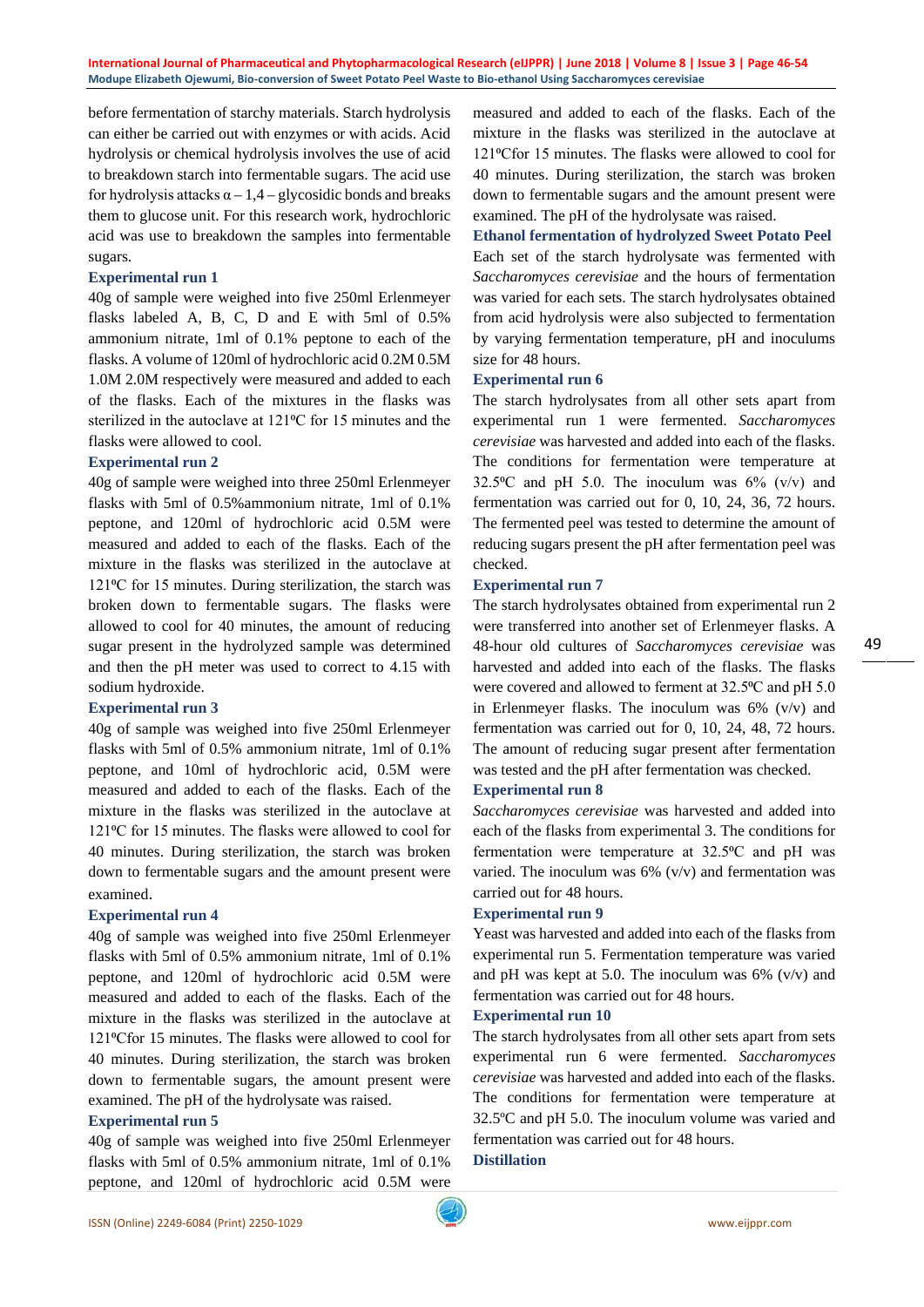It is a liquid-liquid separation method. It is based on separating mixture based on differences in volatility of components (components to be separated) in a boiling liquid mixture. It is a physical separation method and does not involve chemical reaction. Distillation is also based on difference in boiling point. The mixture to be separated is added to a distilling pot where it is heated to the boiling point. Lower boiling components will preferentially vaporize first. This vapor passes into a distilling head and then into a condenser. Within the condenser, the vapor is cooled and it liquefies, the resulting liquid is then collected in a receiving flask. Initially, low boiling components are collected in the receiving flask. As the distillation proceeds, these components are depleted from the distilling pot and higher boiling components begin to distil over. Each of the samples from experimental run 7-12 was distilled and collected at 78°C and the volume of ethanol was measured with a measuring cylinder. The density of the produced ethanol was determined.

## **Determination of Quantity of Ethanol Produced**

The distillate collected was measured using a measuring cylinder and expressed as in g/L by multiplying the volume of the distillate by the density of ethanol (789g/L).

## **RESULTS AND DISCUSSION**

## **Compositional Analysis of Sweet potato**

| Sweet potato                  |     | Weight $(kg)$ Percentage % |  |
|-------------------------------|-----|----------------------------|--|
| Sweet potato (before peeling) |     |                            |  |
| Sweet potato (after peeling)  | 3.5 |                            |  |
| Losses due to peeling         |     |                            |  |

| Table 1. Composition of sweet potato |  |  |  |  |  |
|--------------------------------------|--|--|--|--|--|
|--------------------------------------|--|--|--|--|--|

Table 1 shows the composition of sweet potato before and after processing. Abrasion peeling was applied in peeling the sweet potato. 5kg of sweet potato was peeled and 1.5kg was the peel while 3.5kg was the flesh which means that 30% of the sweet potato was the peel while 70% was the flesh. 30% of the sweet potato was lost to peeling which confirms that losses caused by potato peeling range from 15% to 40% [23].

## **PROXIMATE ANALYSIS OF SWEET POTATO**





Figure 2 shows the chemical composition of sweet potato peel; organic matter has the largest percentage (94.4%) while reducing sugar has the least percentage (1.22%). The organic matter present in sweet potato peel shows that there is a lot of carbon element present in the peel due to presence of fat, carbohydrates, sugars and starch in the peel. The moisture content in the peel was 61.2% while dry matter of the peel was sweet potato as 3% to 4% and also reported that the ash content in sweet potato peel was higher than that of the flesh. The ash content of sweet potato peel was found to 5.6% which is higher than 4% which is the amount of ash content present in the flesh of sweet potato. The ash content shows that the sweet potato peels contain minerals. Minerals present in sweet potato peels include calcium, copper, magnesium, sodium, potassium, phosphorous, iron and zinc [24]. Total carbohydrate, starch and reducing sugars were found to be 71.1%, 64% and 1.22% respectively; this shows that sweet potato peel has a high amount of starch and total carbohydrate but very small amount of reducing sugars. Reducing sugars are monosaccharide like glucose, galactose, and maltose which are the fermentable sugars used for fermentation. The fermentable sugars which is the reducing sugar was as low as 1.22% and the starch is as high as 60% so for this reason it is not practical to ferment sweet potato peel because the yield of ethanol will be very small or there may be no yield of ethanol, since this is the case, the carbohydrate in the peels must be broken down to fermentable sugars for more ethanol to be produced. The carbohydrate in the peel was broken down into fermentable sugars by acid hydrolysis.



**sugar after hydrolysis**

Figure 3 shows the variation of acid concentration with reducing sugars after hydrolysis. The acid hydrolysis was carried out at 121°C. The graph shows that amount of fermentable sugar produced was increasing with acid concentration and then started reducing as the acid concentration increased. The reason for this variation is at higher temperature concentrated acid produced less sugar.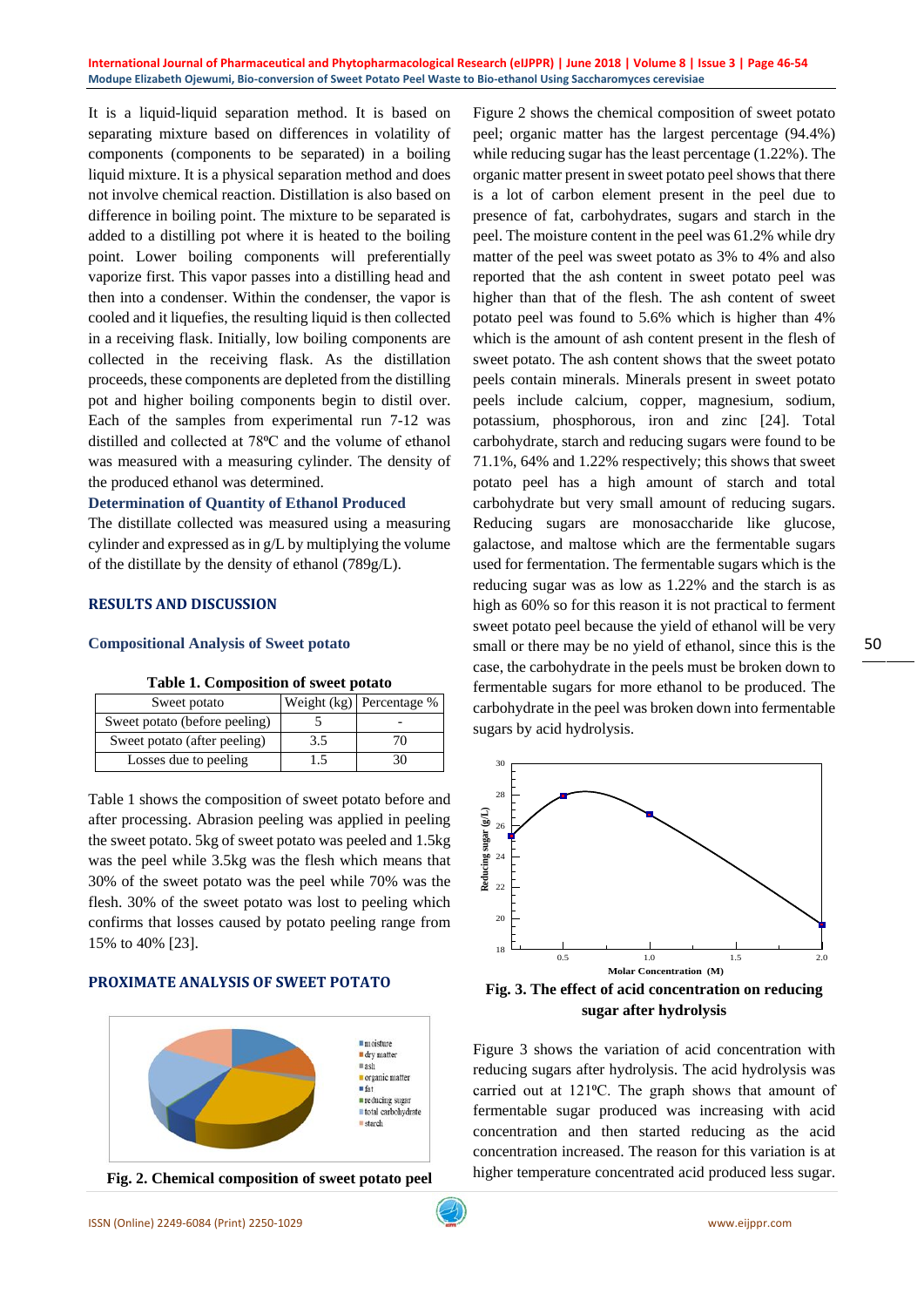0.2M and 0.5M acid where able to produce higher amount of sugar because the amount of acid present in them was smaller compared to 1M and 2M. More concentrated acid will breakdown carbohydrates fermentable sugar at lower temperature instead of higher temperature, which implies that 1M and 2M hydrochloric acid produced less fermentable sugars at 121  $^{\circ}$ C than 0.5M and 0.2M hydrochloric acid because they are more concentrated. 0.5M yielded the highest amount of fermentable sugars for fermentation.

## **Table 2. Effect of acid concentration of Hcl on reducing sugars and pH after fermentation, reducing sugars consumed and ethanol yield**

| concentration (M)<br>of Hel<br>Molar | hydrolysis $(gL^{-1})$<br>Reducing sugars<br>after acid | after fermentation<br>Reducing sugars<br>$(EL^{-1})$ | fermentation<br>pH after | consumed $(gL^{-1})$<br>Reducing sugars | Yield $\mathbf{Y}_{\text{p/s}}$ |
|--------------------------------------|---------------------------------------------------------|------------------------------------------------------|--------------------------|-----------------------------------------|---------------------------------|
| 0.2                                  | 25.31                                                   | 6.53                                                 | 3.25                     | 18.78                                   | 0.260                           |
| $\overline{0.5}$                     | 27.91                                                   | 6.94                                                 | 3.36                     | 20.79                                   | 0.310                           |
| 1.0                                  | 26.70                                                   | 6.94                                                 | 3.91                     | 19.76                                   | 0.283                           |
| 2.0                                  | 19.59                                                   | 6.53                                                 | 3.92                     | 13.06                                   | 0.294                           |

Table 2 shows that the reducing sugars left after fermentation is not dependent on the concentration of the acid used but dependent of how much sugar was consumed by the microorganism (yeast) during fermentation and also the conditions at which fermentation took place. The concentration of acid only determines the amount of reducing sugars released for fermentation but not the amount of reducing sugars left after fermentation. The amount of reducing sugars left fermentation determines the amount of sugar consumed and thus the amount of ethanol produced. If the conditions for fermentation are not favorable, the fermentable sugars available for fermentation will not be consumed irrespective of the amount fermentable sugar available for fermentation.



Figure 4 display the variation of ethanol produced with fermentation time for different acid concentration. Ethanol

fermentation was carried out at  $32.5$ °C, pH of 5 for 0, 10, 24 48, and 72 hours. It can be seen that the maximum yield of ethanol was produced at 48 hours for all the concentration of acid. The yield of ethanol was increasing with time for 0.2M, 0.5M, 1.0M and 2.0M but after it 48 hours the yield of ethanol began to decline. For this experiment batch fermentation was employed, so the yeast used in fermenting the peels underwent four phases which are the lag, log, stationary and death phase. During fermentation, the yeast cell divides when they grow thereby increasing the biomass (ethanol) and the more the sugar is consumed the more the amount of ethanol. The lag phase was between the hours of 0 to 10. Between 0 to 10 hours, the yeast adapted to the new system (flask) and began to grow but its growth was not significant. Between the hours of 10 and 48, the yeast cell began to consume nutrients in the medium and multiply, at this phase the growth was so fast and exponential. The faster the growth of the yeast cell the rapid the production of ethanol, so as the yeast was growing, it multiplied and feed (consumed) more fermentation and produced more ethanol and at 48 hours the growth stopped and became stagnant. Between 48 and 53 hours the yeast cell growth became stagnant and after 53 hours the yeast cell growth began to decrease and the amount of ethanol decreased. The amount of ethanol produced after 53 hours decreased because the ethanol produced was converted into metabolic products thereby displacing the amount of ethanol produced. The graph shows that 0.5M hydrochloric acid yielded the maximum ethanol at 48 hours because hydrolysate of 0.5M hydrochloric acid produced the highest amount of fermentable sugars for ethanol production, so the higher the amount of fermentable available for fermentation, the higher the amount of ethanol produced if only the conditions necessary for fermentation are met.



Figure 5 displays the variation of ethanol yield with pH during 48-hour fermentation of sweet potato peel with 0.5M hydrochloric acid. The effect of fermentation pH on ethanol production was studied in batch fermentation by keeping the temperature at 32.5<sup>o</sup>C and the inoculum size at  $6\%$  (v/v) and the fermentation hour was 48 hours. It can be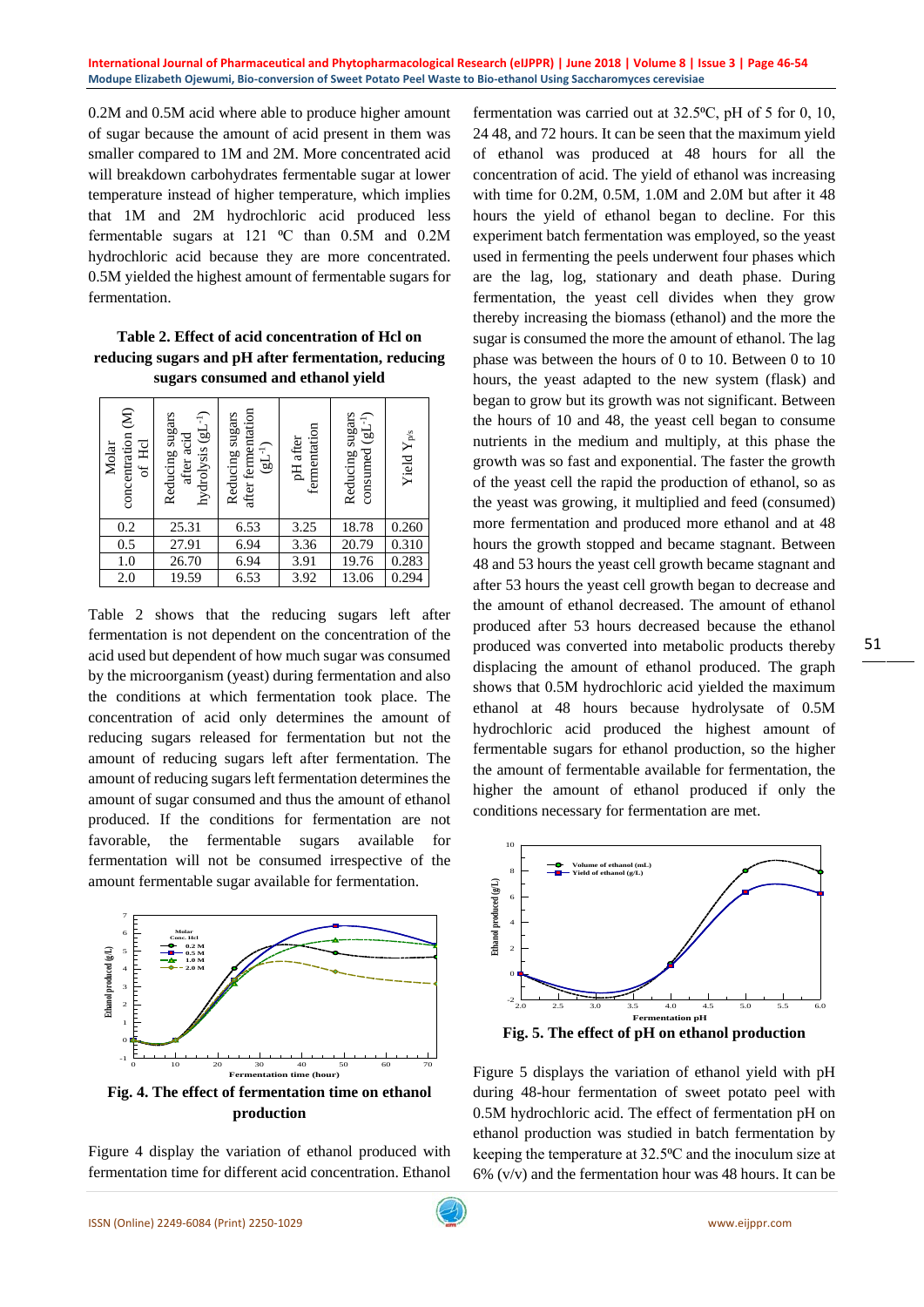seen that there was no ethanol produced from pH of 0 to 3.9 and ethanol started to increase from pH 4.0 to 5.0 and then decreased. The maximum ethanol yield was at pH 5.0 as 6.39g/L. The yeast cell could not grow in acidic medium thereby not being able to consume fermentable sugar and produce ethanol. The yeast cell grew on a mildly acidic system and slightly alkaline system. In a more acidic alkaline the system, yeast cell will cease to grow.



**Fig. 6. The effect of temperature on ethanol production**

Figure 6 shows the variation of ethanol yield with fermentation temperature during 48-hour fermentation of sweet potato peel with 0.5M hydrochloric acid. The effect of fermentation temperature on ethanol production was studied in batch fermentation by keeping the pH at 5 and the inoculum size at  $6\%$  (v/v) and the fermentation hour was 48 hours. The temperature was varied between 20°C to 40°C. There was no yield between 20°C to 24°C. The ethanol started to yields at 25°C until it reached 32.5°C where maximum ethanol was produced then the yield of ethanol started to decline. Increasing the temperature reduces ethanol yield and can denature the yeast cells at high temperature [25, 26]. It can be seen that yeast cells cannot grow at extremely low temperature and at very high temperature. The maximum yield of ethanol (6.39 g/L) was at 32.5°C.



Figure 7 shows the effect inoculums size on ethanol production. The inoculums size was varied between 5%

and 10% while the temperature was kept at  $32.5 \text{ °C}$  and the pH was kept 5 for 48 hours. From the graph in figure 4.6, it can be seen that ethanol yield increased with inoculum size until it reached 6% (v/v) where maximum yield of ethanol was obtained and then started to decline. Inoculums size was increased by adding more yeast cell to the fermentation flask (reactor). When more yeast cell was added to the flask, the yeast cells grew very fast and multiplied which resulted in the rapid yield of ethanol. When more yeast cell was added, most of the substrate (fermentable sugars) were consumed and immediately converted to ethanol. At 6% (v/v), maximum yield of ethanol was reached and when the inoculums size was further increased, the yield of ethanol began to decrease because the yeast cells stopped growing due to many yeast cells in one system (reactor) competing for a limited amount of nutrients in one system, hence the yeast cells could not multiply and yield ethanol because of insufficient nutrients in the reactor.

## **CONCLUSIONS**

It is very evident from the results obtained that temperature, inoculums size, time and pH affects bioethanol production. The hydrolysates fermented by *Saccharomyces cerevisiae,* without removing the lignin yielded 6.39g/L of ethanol and the percentage product yield (Yp/s) 0.31 (31%) was obtained, so it can be concluded that sweet potato peel is an attractive feedstock for bio-ethanol production especially in countries where sweet potato is produced in millions of tonnes per year. The results obtained shows that maximum ethanol yield was obtained at temperature 32.5°C, pH 5.0, and inoculums size of 6% (v/v) after 48 hours of fermentation. Sweet potato peel which is considered a non valuable waste could be efficiently utilized for ethanol production.

## **ACKNOWLEDGEMENTS**

The authors appreciate the partial sponsorship of Covenant University, Ota, Nigeria.

## **Conflict of Interest**

The authors declare no conflict of interest

## **REFERENCES**

- [1] Hahn-Hagerdal, B., Mgable, M.F., 2006. Bioethanol – the fuel of tomorrow from the residues of today. Trends in Biotechnology, 24(12), pp.549-556.
- [2] Mohamed, H., Soumia, M.I.D., 2010. Production of bioethanol and associated by-products from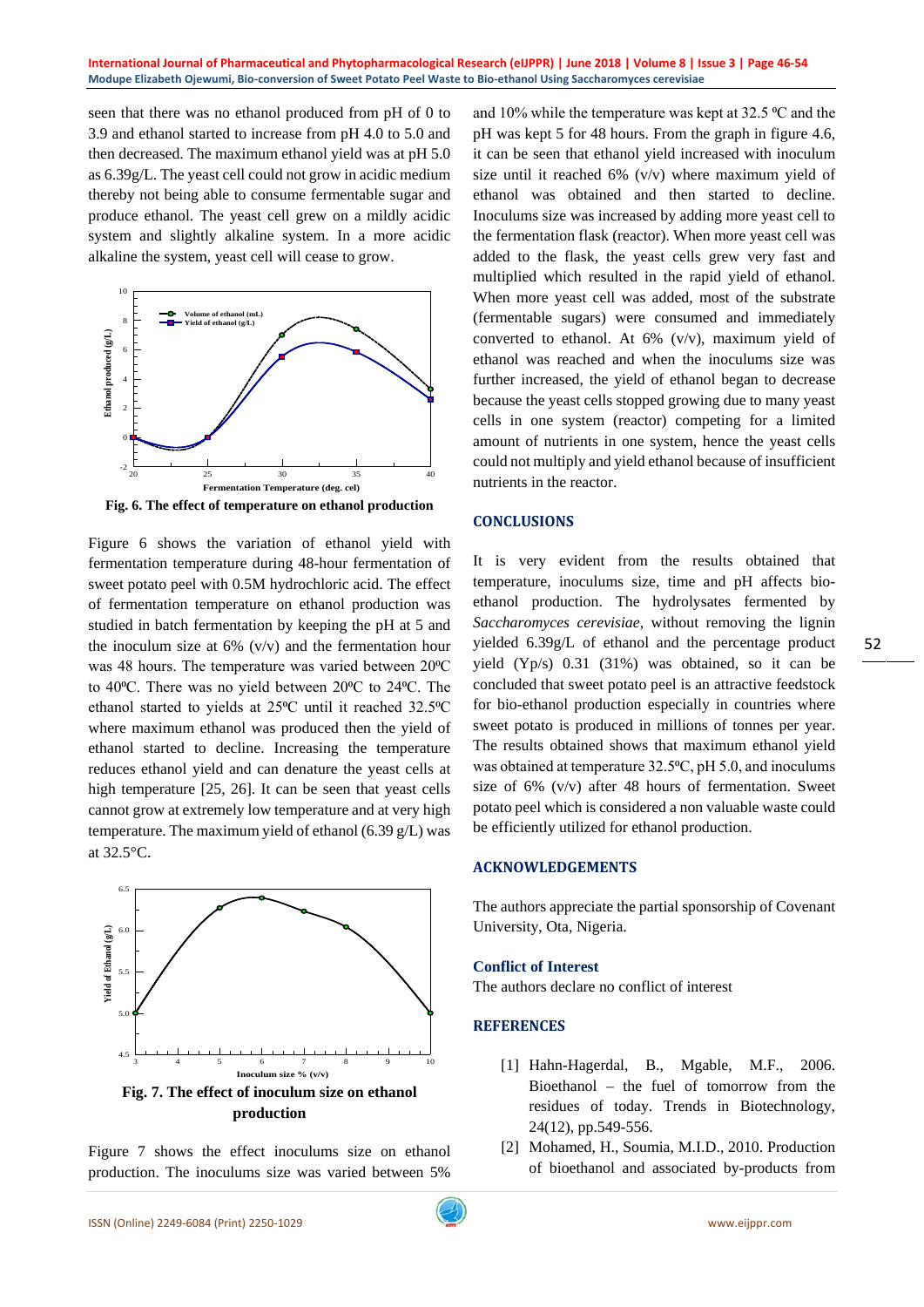potato starch residue stream by Saccharomyces cerevisiae. Biomass and Bioenergy, 34, pp.953- 959.

- [3] Harkin, T., 2000. Petroleum and Ethanol fuels tax incentives and related G.A.O. works. Washington: United States General Office.
- [4] Howard, L., 1994. Biodiesel vs other alternative fuels. Bio-state Development Agency.
- [5] Ghobadian, B., Rahimi, H., 2004. Biofuel: past, present and future perspective. International Iran and Russian Congress of Agricultural and Natural Science. Shahre Kord, Iran: Shahre-Kord University.
- [6] Ayoola, A.A., Hymore, F.K., Omonhinmi, C.A., 2017. Optimization from selected waste oils using response surface methodology. Biotechnology, 16 (1), pp.1-9.
- [7] Jaleel, K.A., Auda, J.B., Dalal, A. K., 2017. (Polyvinyl Alcohol-Iodine) Bio-Composites and Their Applications. International Journal of Pharmaceutical and Phytopharmacological Research, 7(5), pp. 1-8.
- [8] Ojewumi, M.E., Omoleye, J.A., Ajayi, A.A., 2016. The Effect of Different Starter Cultures on the Protein Content in Fermented African Locust Bean (Parkia Biglobosa) Seeds. International Journal of Engineering Research & Technology. 5 (4), pp. 249-255.
- [9] Anuj, K.C., Ravinder, R., Lakshmi, M.N., Rao, V., Ravindra, P., 2007. Economic and Environmental impact of Bioethanol Production Technology. Biotechnology & molecular Biology Review, 2 (1), pp. 14-32.
- [10]Lin, Y., Tanaka, S., 2006. Ethanol fermentation from biomass resources: Current state and prospects. Applied Microbiology & Biotechnology, 69 (9), pp. 627-642.
- [11]Mojovic, I., Nikolic, S., Rakin, M., Vukasinovic, M. 2006. Production of bioethanol from corn meal hydrolyzates. Fuel, 85, pp. 1750-1755.
- [12]Balat, M.H., Balat, C. Oz., 2008. Progress in bioethanol processing. Progress in Energy & Combustion Science, 34, pp. 551-573.
- [13]Ojewumi, M.E., Adedokun, S.O., Omodara, O.J., Oyeniyi, E.O., Taiwo, S.O., Ojewumi, E.O., 2017. Phytochemical and Antimicrobial Activities of the Leaf Oil Extract of Mentha Spicata and its Efficacy in Repelling Mosquito. International Journal of Pharmaceutical Research & Allied Science, 6 (4), pp. 17-27.
- [14]Sanchez, O., Cardona, C., 2008.Trends in biotechnology production of fuel ethanol from

different feedstocks. Bio resource Technology, 99, pp. 5270-5295.

- [15]Classen, P.A.M., Van Lier, J.B., Contreras, A.M., Van Niel, E.W.J., Sijtsma, L., Stams, A.J.M., De Vries, S.S., Weusthuis, R.A., 1999. Utilization of biomass for the supply of energy carriers. Applied Microbiology Biotechnology, 52, pp. 741–755.
- [16]Owolabi R.U., Osiyemi, N.A., Amosa M.K., Ojewumi M.E., 2011. Biodiesel from Household/Restaurant Waste Cooking Oil (WCO). Journal of Chemical Engineering and Process Technology, 2(4), pp. 1-4.
- [17]Ojewumi, M.E., Emetere, M.E., Babatunde, D.E., Okeniyi, J.O., 2017. In Situ Bioremediation of Crude Petroleum Oil Polluted Soil Using Mathematical Experimentation. International Journal of Chemical Engineering. Volume 2017, Article ID 5184760.
- [18]James, O. O., Mesubi, M. A., Ajanaku, K. O., Usman, L. A., 2010. Processing of Triglycerides to Diesel Range Hydrocarbon Fuels: Easily Practicable Small Scale Approach. Energy & Environment, 21 (1), pp. 34-40.
- [19]Kim, S., Dale, B.E., 2004. Global potential bioethanol production from wasted crops and crop residue. Biomass and Bioenergy. 26, pp. 361-375.
- [20]Stichnothe, H., Azapagic, A., 2009. Bioethanol from waste: life cycle estimation of the greenhouse gas saving potential. Resources, Conversion and Recycling. 53, pp. 624-630.
- [21]Del Campo, I., Alegria, I., Zazpe, M., Evheverria, M., EvherriA, I., 2006. Diluted acid hydrolysis pretreatment of Agri-food wastes for bioethanol production. Industrial crops & products, 24, pp. 214-221.
- [22]Israilides, C., Vlyssides, A.G., Arapoglou, D., Varzakas, T., Marchant, R., Vlysides, A.A., 2008. Integrated management of potato starch wastes. In: Proceedings of the Waste and Resource Management – A Shared Responsibility (Waste 2008), September 16–17, Stratford-upon-Avon, UK, No. 36.
- [23] Scieber, A., Stintzing, F.C., 2001. CARLE, A. By-product of plant food processing as a source of functional compounds-recent developments. Trend in Food Science & Technology, 12, pp. 401-413.
- [24] Bouwkamp, J.C., 1986. Introduction-part 1. In: Sweet Potato Products: A National Resource for the Tropics, Bouwkamp, J.C. (Ed.). CRC Press, Boca Raton, FL., USA, pp: 3-7.